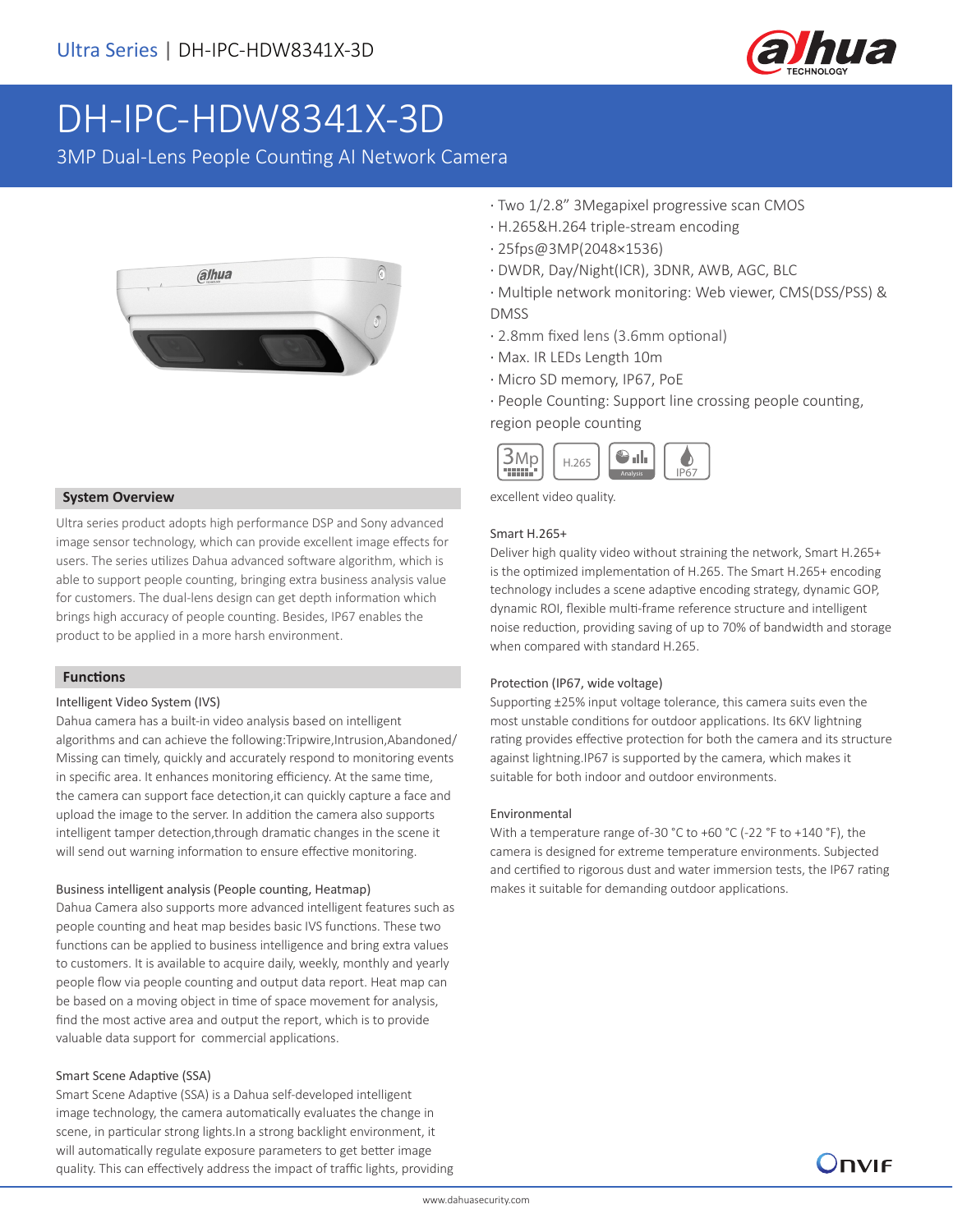# Ultra Series | DH-IPC-HDW8341X-3D

### **Technical Specification**

#### Camera

| Calileid                       |          |                                                                                                                                                                                                     |           |           |          |
|--------------------------------|----------|-----------------------------------------------------------------------------------------------------------------------------------------------------------------------------------------------------|-----------|-----------|----------|
| Image Sensor                   |          | Two 1/2.8"3Megapixel progressive scan CMOS                                                                                                                                                          |           |           |          |
| <b>Effective Pixels</b>        |          | 2048(H)x1536(V)                                                                                                                                                                                     |           |           |          |
| RAM/ROM                        |          | 512MB/4096MB                                                                                                                                                                                        |           |           |          |
| <b>Scanning System</b>         |          | Progressive                                                                                                                                                                                         |           |           |          |
| Minimum Illumination           |          | 2.8mm: 0.04Lux/F1.8 (Color,1/3s,30IRE)<br>0.14Lux/F1.8 (Color,1/30s,30IRE)<br>OLux/F1.8 (IR on)<br>3.6mm: 0.008Lux/F2.1 (Color,1/3s,30IRE)<br>0.07Lux/F2.1 (Color,1/30s,30IRE)<br>OLux/F2.1 (IR on) |           |           |          |
| S/N Ratio                      |          | More than 50dB                                                                                                                                                                                      |           |           |          |
| <b>IR Distance</b>             |          | Distance up to 10m(33ft)                                                                                                                                                                            |           |           |          |
| IR On/Off Control              |          | Auto/ Manual                                                                                                                                                                                        |           |           |          |
| <b>IR LEDS</b>                 |          | $\mathbf{1}$                                                                                                                                                                                        |           |           |          |
| Lens                           |          |                                                                                                                                                                                                     |           |           |          |
| Lens Type                      |          | Fixed                                                                                                                                                                                               |           |           |          |
| Mount Type                     |          | Board-in                                                                                                                                                                                            |           |           |          |
| Focal Length                   |          | 2.8mm (3.6mm)                                                                                                                                                                                       |           |           |          |
| Max. Aperture                  |          | F1.8(F2.1)                                                                                                                                                                                          |           |           |          |
| Angle of View                  |          | H: 137° (106°), V:114° (80°),                                                                                                                                                                       |           |           |          |
| Optical Zoom                   |          | N/A                                                                                                                                                                                                 |           |           |          |
| <b>Focus Control</b>           |          | Fixed                                                                                                                                                                                               |           |           |          |
| <b>Close Focus Distance</b>    |          | 0.6m(0.9m)                                                                                                                                                                                          |           |           |          |
| <b>DORI Distance</b>           | Lens     | Detect                                                                                                                                                                                              | Observe   | Recognize | Identify |
|                                | $2.8$ mm | 45m(147ft)                                                                                                                                                                                          | 18m(59ft) | 9m(29ft)  | 4m(13ft) |
|                                | 3.6 mm   | 57m(187ft)                                                                                                                                                                                          | 23m(75ft) | 11m(36ft) | 6m(19ft) |
| Pan/Tilt/Rotation              |          |                                                                                                                                                                                                     |           |           |          |
| Pan/Tilt/Rotation Range        |          | Tilt:-10°~70°;                                                                                                                                                                                      |           |           |          |
| Intelligence                   |          |                                                                                                                                                                                                     |           |           |          |
| <b>Event Trigger</b>           |          | Motion detection, Video tampering, Scene changing,<br>Network disconnection, Ip address conflict, Illegal<br>access, Storage anomaly                                                                |           |           |          |
| <b>IVS</b>                     |          | Tripwire, Intrusion, Object Abandoned/Missing                                                                                                                                                       |           |           |          |
| Advanced Intelligent Functions |          | People Counting: Support line crossing people<br>counting, region people counting; Heatmap                                                                                                          |           |           |          |
| Video                          |          |                                                                                                                                                                                                     |           |           |          |
| Compression                    |          | H.265/H.264H/MJPEG(Sub Stream)                                                                                                                                                                      |           |           |          |
| <b>Smart Codec</b>             |          | Support H.265+/H.264+                                                                                                                                                                               |           |           |          |
| <b>Streaming Capability</b>    |          | 3 Streams                                                                                                                                                                                           |           |           |          |
| Resolution                     |          | 3MP(2048×1536)/1080P(1920×1080)/<br>1.3M(1280x960)/ 720P(1280x720)/<br>D1(704×576/704x480) / VGA(640x480)/<br>CIF(352×288/342x240)                                                                  |           |           |          |
| <b>Frame Rate</b>              |          | Main Stream: 3MP (1~25fps)                                                                                                                                                                          |           |           |          |
|                                |          | Sub Stream 1: D1 (1 ~ 25/30fps)                                                                                                                                                                     |           |           |          |
|                                |          | Sub Stream 2: 6MP (1~7fps, For Debugging Only)                                                                                                                                                      |           |           |          |

| <b>Bit Rate Control</b>                 | CBR/VBR                                                                                                                                     |
|-----------------------------------------|---------------------------------------------------------------------------------------------------------------------------------------------|
| <b>Bit Rate</b>                         | H.264: 192~ 10240Kbps<br>H.265: 80~ 6144Kbps                                                                                                |
| Day/Night                               | Auto(ICR) / Color / B/W                                                                                                                     |
| <b>BLC Mode</b>                         | BLC / HLC / DWDR / SSA                                                                                                                      |
| White Balance                           | Auto/Natural/Street Lamp/Outdoor/Manual                                                                                                     |
| Gain Control                            | Auto/Manual                                                                                                                                 |
| Noise Reduction                         | 3D DNR                                                                                                                                      |
| <b>Motion Detection</b>                 | Off / On (4 Zone, Rectangle)                                                                                                                |
| Region of Interest                      | Off / On (4 Zone)                                                                                                                           |
| Electronic Image Stabilization<br>(EIS) | N/A                                                                                                                                         |
| Smart IR                                | Support                                                                                                                                     |
| Defog                                   | Support                                                                                                                                     |
| Digital Zoom                            | 16x                                                                                                                                         |
| Flip                                    | N/A                                                                                                                                         |
| Mirror                                  | N/A                                                                                                                                         |
| <b>Privacy Masking</b>                  | Off / On (4 Area, Rectangle)                                                                                                                |
| Audio                                   |                                                                                                                                             |
| Compression                             | G.711a/ G.711Mu/ AAC/ G.726                                                                                                                 |
|                                         |                                                                                                                                             |
| Network                                 |                                                                                                                                             |
| Ethernet                                | RJ-45 (100/1000Base-T)                                                                                                                      |
| Protocol                                | HTTP;HTTPS;TCP;ARP;RTSP;RTP;RTCP;UDP;SMTP;<br>FTP;DHCP;DNS;DDNS;PPPoE;IPV4/V6;QoS;UPnP;<br>NTP;Bonjour;IEEE 802.1X;Multicast;ICMP;IGMP;TLS; |
| Interoperability                        | ONVIF Profile S&G, API                                                                                                                      |
| <b>Streaming Method</b>                 | Unicast / Multicast                                                                                                                         |
| Max. User Access                        | 10 Users/20 Users                                                                                                                           |
| <b>Edge Storage</b>                     | <b>NAS</b><br>Local PC for instant recording<br>Mirco SD card 128GB                                                                         |
| Web Viewer                              | IE, Chrome, Firefox, Safari                                                                                                                 |
| Management Software                     | Smart PSS, DSS, DMSS                                                                                                                        |
| <b>Smart Phone</b>                      | IOS, Android                                                                                                                                |
| Certifications                          |                                                                                                                                             |
| Certifications                          | CE (EN 60950:2000)<br>UL:UL60950-1<br>FCC: FCC Part 15 Subpart B                                                                            |
| Interface                               |                                                                                                                                             |
| Video Interface                         | 1 port (For Adjustment Only)                                                                                                                |
| Audio Interface                         | 2/1 channel In/Out (RCA), Built-in Mic                                                                                                      |
| <b>RS485</b>                            | N/A                                                                                                                                         |